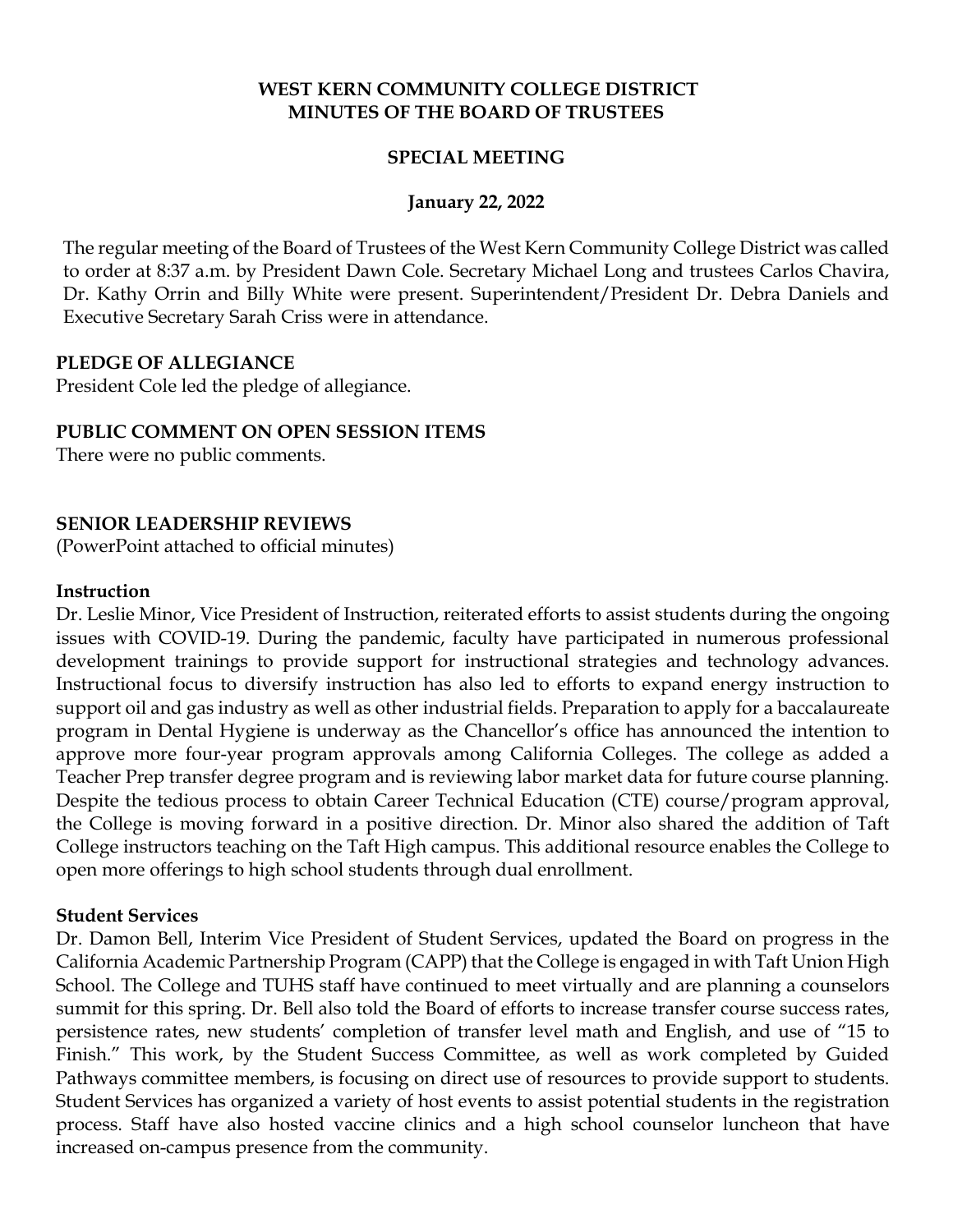# **West Kern Community College District - Special Meeting January 22, 2022 Page 2**

### **Information and Institutional Effectiveness**

Dr. Xiaohong Li, Vice President of Information and Institutional Effectiveness, reviewed milestones from the department in the last year. In coordination with the Superintendent, the Accreditation report and visit were successfully completed, and final status will be received in the next month from the commission. The Strategic Action Plan (SAP) was revised to include activities that lead to completion of each goal and will be spearheaded by related area administrators. Work continues to review the Program Review process to make it more efficient and to support strategic decision making. Staff has also completed numerous technology upgrades that include classroom audio-visual equipment replacement/enhancement, a virtual server and collaboration in a website redesign project. With the need to use technology to remain flexible in the pandemic environment, purchasing and set up of technology equipment for students and staff has been ongoing. The department was also able to complete a move to another office site without disrupting campus service.

### **Marketing and Community Relations**

Susan Groveman, Executive Director of Marketing and Community Relations, reviewed advertisement in print, social media, and digital marketing. Data is being assessed to determine the outreach success of the digital marketing promotions. Advertising has focused primarily on enrollment and Centennial Celebration promotion. With COVID-19, the College has had to vary the ways they reach students to share enrollment information. The use of six social media platforms is also aiding the College in reaching students. Moving forward, Ms. Groveman is leading a project to redesign the website. Currently discovery workshops are being held and data gathered to determine the needs from the campus that would increase usability of the site.

#### **Administrative Services**

Brock McMurray, Executive Vice President of Administrative Services, said that the completion of the Student Center successfully marked the end of Measure A projects. He reviewed Annual Program Review (APR) projects that have been completed including instructional furnishings, dorm upgrades, parking lot resealing, an IT data center generator, Child Development Center safety and decorative improvements and an addition of bus and a van. With the use of COVID-19 funding, the campus HVAC purification system was upgraded among many other health and safety equipment additions. The Information Technology and Institutional Research staff, Veteran's Center, and Student Basic Needs Center have recently moved into updated spaces. Projects to improve landscaping are ongoing as are roof repair and door access installation. Fiduciary updates including the settlement with Student Center surety and the COP sale, the District is improving debt status and credit rating. Mr. McMurray said that staff are also utilizing COVID-19 funds in a way to ensure long-term campus health and safety. Staff are also working to train campus budget managers and to monitor Student Centered Funding Formula metrics and discussions.

# **Institutional Advancement and Foundation**

Dr. Sheri Horn-Bunk, Executive Director of Institutional Advancement and Foundation, began her presentation with the acknowledgement new Foundation Board members. She reviewed highlights from the Cougar Cookout, Community Spirit Award winners Fred and Barbara Holmes, as well as a Chevron and Aera partnership to invest in classroom technology. This year Innovation Grants awarded over \$15,000 to a variety of campus needs. The Foundation also supported students in the Finish Line Scholars program as well as the Hutchison Engineering Promise Program. With the start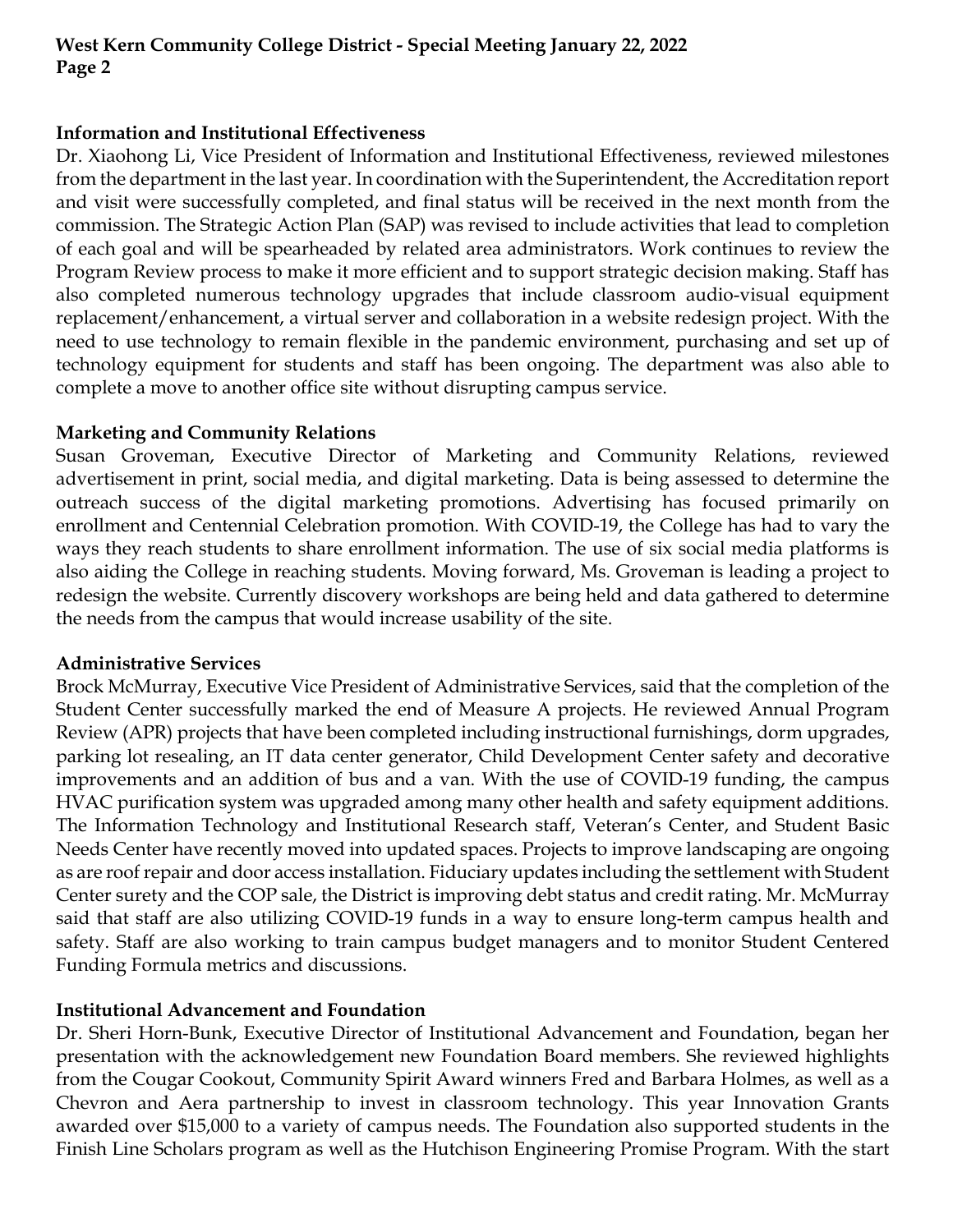# **West Kern Community College District - Special Meeting January 22, 2022 Page 3**

of 2022, the focus will be on the Centennial Gala and the Legacy Giving Campaign. Centennial fundraising is going well. In closing, Dr. Horn-Bunk reported that the annual fundraising was \$1,703,877.80.

## **PLANNING SESSION**

Dr. Daniels discussed the Centennial Celebration related efforts and events. The upcoming Community Breakfast and Community Report are the kickoff event and convene local leaders and District stakeholders in an informational session to celebrate the effect of the College on the campus. She further discussed efforts to raise funds during the events while promoting the resources the College offers to students and community.

In other planning topics, the Board noted that a Joint Board meeting with Taft Union High School would be beneficial after a COVID-19 delay in annually convening.

# **REVIEW OF BOARD POLICIES 2200 AND 2715, ETHICS AND TRUSTEESHIP**

Dr. Debra Daniels shared Board Policies 2200 and 2715 with the Board and led a discussion to review the policies. The Board discussion led to affirmation of the policies.

### **BOARD REVIEW OF 2020/21 GOALS**

Dr. Daniels distributed the 2020/21 goals along with notes documenting related Board action/education in alignment with the goals. There was discussion on the goals in general and to the District focus to align action each academic year to meet the goals as set by the Board. Dr. Daniels asked that as the Board review goal action during the self-evaluation process that they note any interest in future goals.

#### **BOARD SELF-EVALUATION TIMELINE**

Dr. Daniels shared a blank self-evaluation and told the Board that the tool will be emailed to them and is hosted by SurveyMonkey. The individual responses will be combined to a single document and the Board will discuss their self-evaluation at the next Board meeting. Once the 2020/21 self-evaluation is complete the Board will work to adopt 2021/22 goals.

#### **PUBLIC COMMENT ON CLOSED SESSION ITEMS**

No comments were heard.

# **CLOSED SESSION**

At 1:13 p.m. it was moved by Trustee White, seconded by Trustee Chavira and unanimously carried, that the Board convene in Closed Session to discuss the District's position regarding the following matters:

- A. Public Employee Appointment/Employment, Government Code Section 54957
- B. Public Employee Performance Evaluations, Government Code Section 54957
- C. Public Employee Discipline/Dismissal/Release/Complaint, Government Code Section 54957